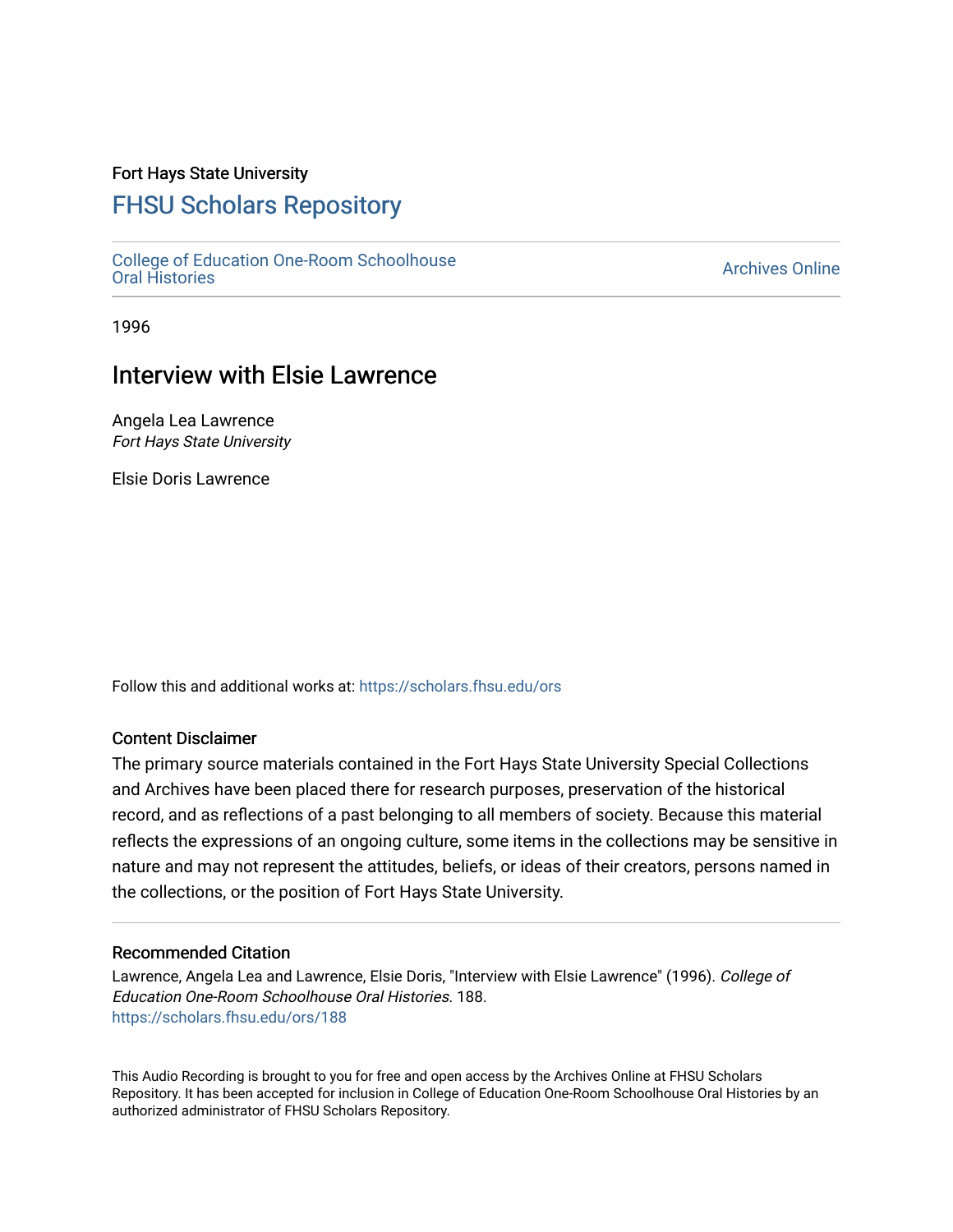#### Interview Questions

#### Background

- 1. What inspired you to choose the teaching profession?
- 2. Did you have any formal education in order to teach?
- 3. What years did you practice as a one room school house teacher?
- 4. Where did you live at the time you were teaching?

### School Facts

- 5. Where was the school located in which you taught?
- 6. Is the school still standing and if so, ie it located at the site where you taught?
- 7. How many students did you teach in a given day?
- 8. What was the age range of your students?
- 9. Where your students categorized by ages or ability level?
- 10. Have you kept in contact with any of your students?
- 11. What did the curriculum consist of?
- 12. Did you develop lesson plans? If yes. what did they consist of?
- 13. What subjects were required for students to take?
- 14. What was the approximate length of time students attended school?
- 15. When did your day begin/end?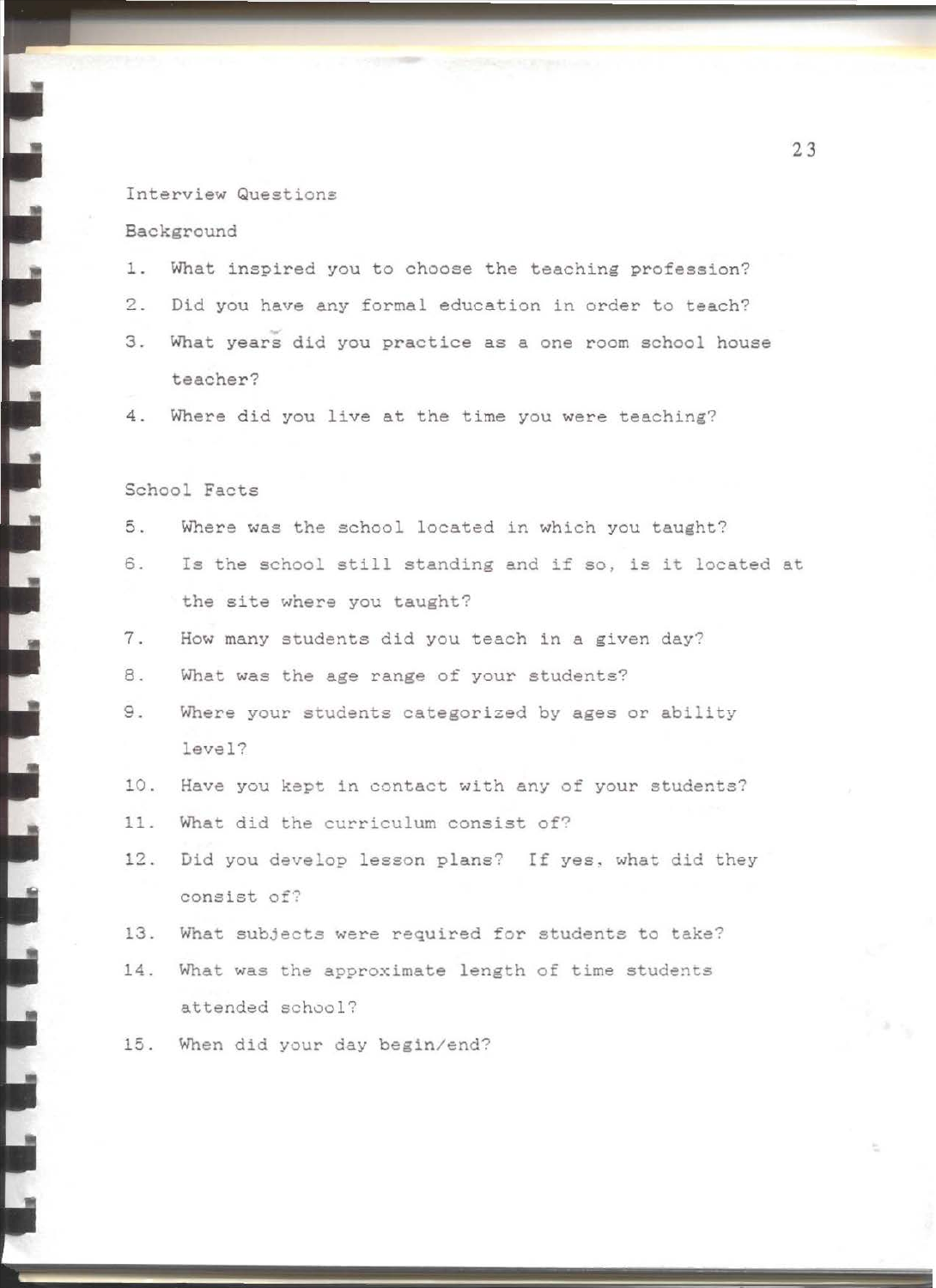- 16. How long was the actual school year?
- 17. What vacations were allowed?
- 18. What were the requirements for the students to move from grade to grade?
- 19. Did you have a county Superintendent? If yes, what was his/her name and how often did you meet with him?
- 20. What was the role of the Superintendent in the educational process?
- 21. Was there a Board of Education established when you were teaching?
- 22. What was the role of the Board of Education?
- 23. Do you remember any of the board policies?
- 24. What was the yearly teaching salary while you were teaching?
- 25. What did the average day of teaching consist of?
- 26. What was the most memorable event of your career?
- 27. Are there other events that stand out in your memory?
- 28. What were the advantages of being a one room school teacher?
- 29. What was the most difficult aspect of your career as a one room school teacher?
- 30. What historical events occurred, if any, during your teaching career?